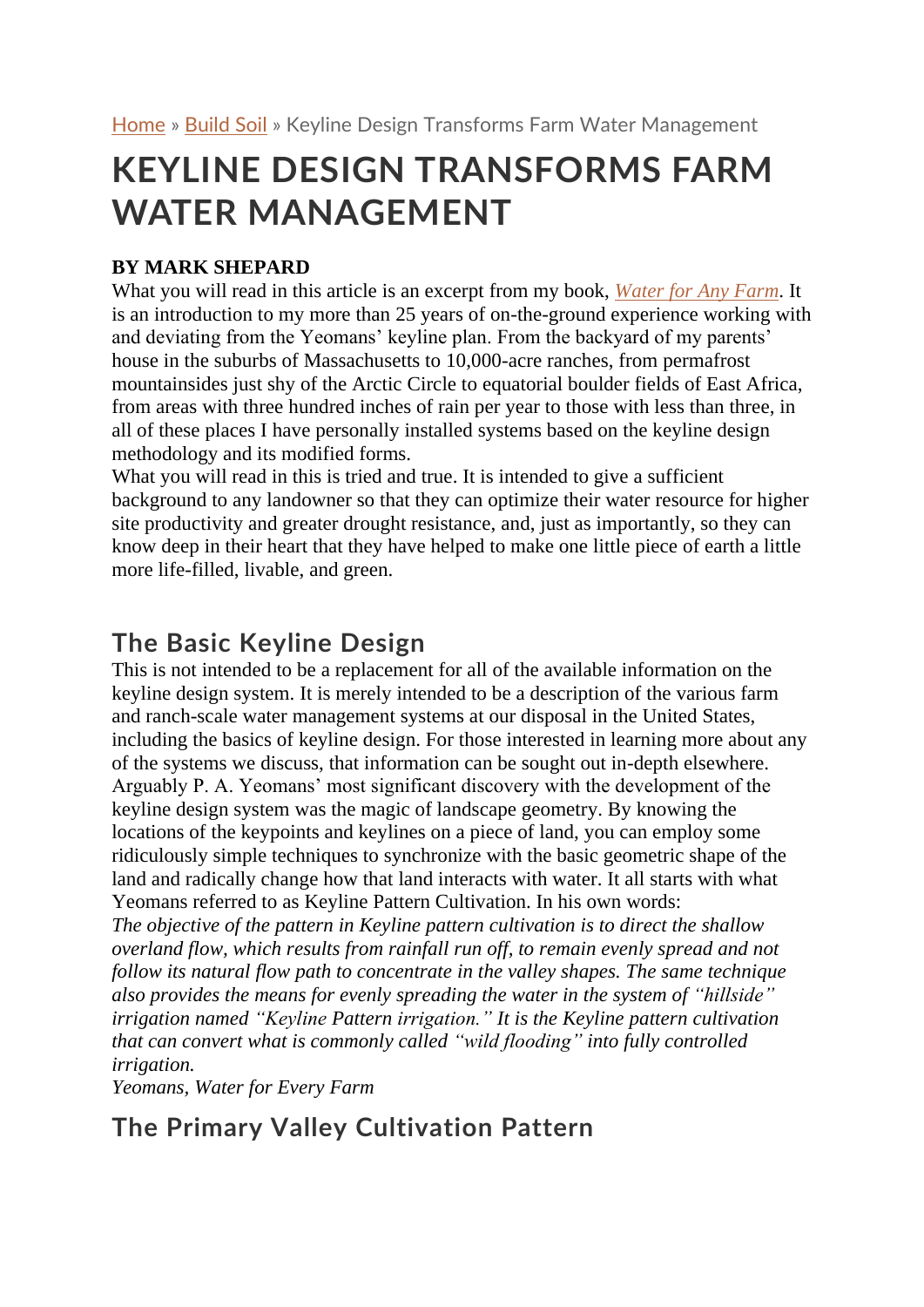"Keyline pattern cultivation of a primary valley is done parallel to and on the lower side of the Keyline or any other approximately contour guide line in the valley area below the Keyline"(WFEF, 47).



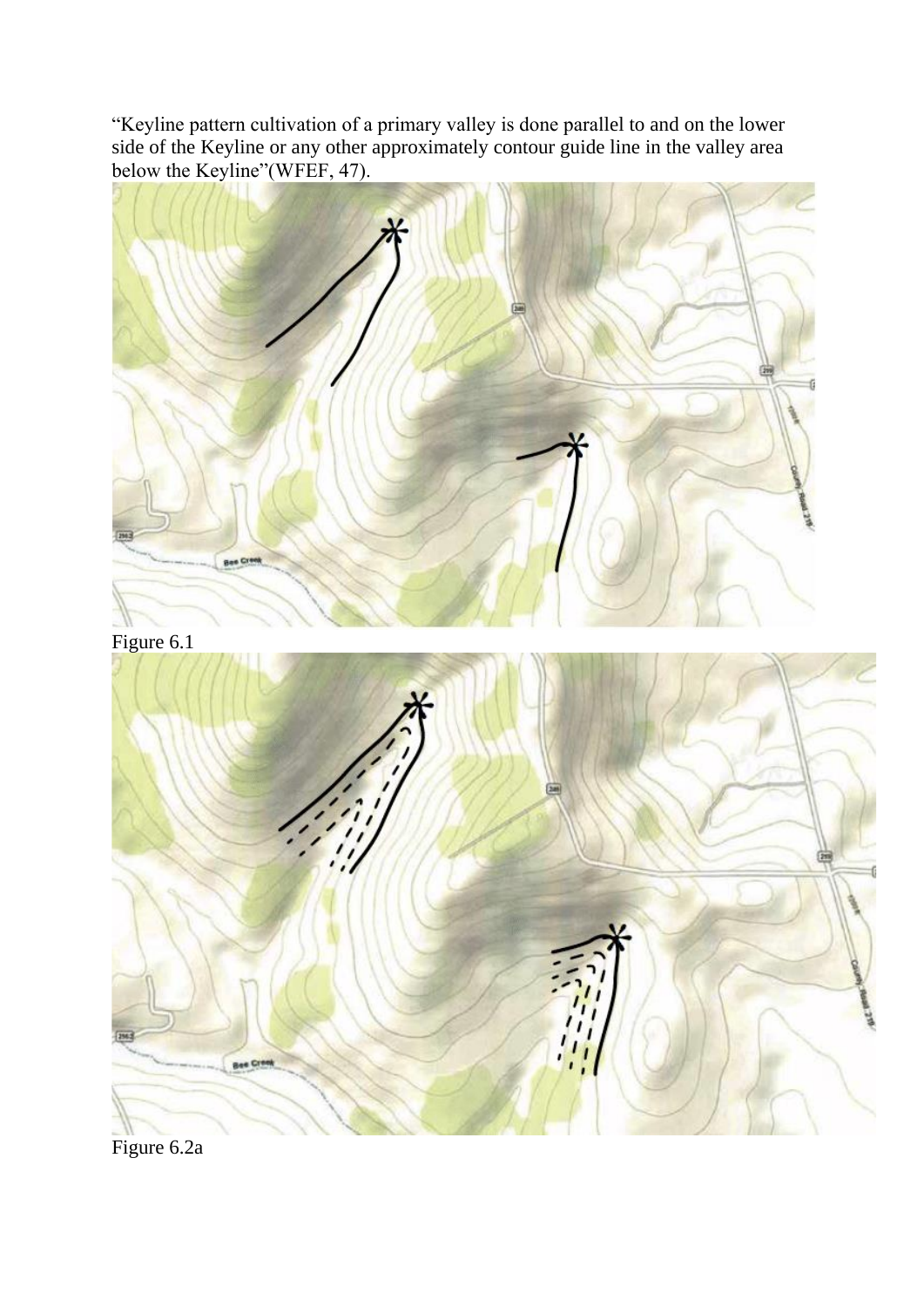Simple! Simple, but brilliant. In order to keep things as simple as possible, let's look at a relatively simple (for the United States) landform on a topographical map. Figure 6.1 is a topographical map with the keypoint in each of two primary valleys marked with an asterisk. Beginning at the keypoint, the keyline of each primary valley is marked in bold. The keyline is the reference line from which the valley cultivation pattern is derived. All fieldwork in the valley is done parallel to and downward from the keyline. The dotted lines in Figure 6.2a represent the path that one's equipment would take in that primary valley whether it be a plow, a mower, or hay baler. Notice, though, that this pattern only goes as far as where the side walls of the primary valleys become steeper and the mouth of the valley opens outward (the turning outward of your wrists in the breadbowl demonstration). This is the extent of the primary valley cultivation. Be sure to look closely at the contour lines in the valley in relation to the cultivation lines. As cultivation proceeds in parallel below the keyline, the tractor begins to make lines that start at a higher elevation in the valley center then gradually drop in elevation as they go toward the ridge. When cultivating a valley below and parallel to the keyline, the tool marks, furrows, and wheel-tracks all cause the valley water to drift toward the ridge instead of following their former path directly downslope to the valley floor. Later on in a grazing system, the pathway of animals moving through the paddocks follows and reinforces this pattern as well. From now into the future, all activity on the land helps to cause water to drift from the valleys to the ridges. This is the way we divide up any overland water flow in the primary valley and get it to spread out toward the ridge. As it drifts toward the ridge, it is soaking into the ground and distributing water to areas whose shapes have already caused water to migrate to the valleys. Keyline pattern cultivation has just reversed the general trend of water in the landscape. Instead of water flowing downhill off the ridges and moving into the valleys, keyline patterning brings water from the valleys back out onto the ridges. Well, at least that's what Yeoman's says they're supposed to do.

As one can see in Figure 6.2a, the Keyline cultivation pattern doesn't really work for the primary valley on the right. The left (western) leg of the uppermost parallel below the keyline actually pitches toward the center of the primary valley and not toward the ridge like Yeoman's said it would. I know of hundreds of people attempting to set up the keyline cultivation pattern on their property who have encountered situations like this, and one of the first things people think to themselves is, "Have I done something wrong?"

Hmm . . . maybe we have! Maybe what we thought was the keypoint was actually the wrong spot. What if we "adjusted" things by choosing another location as the possible keypoint?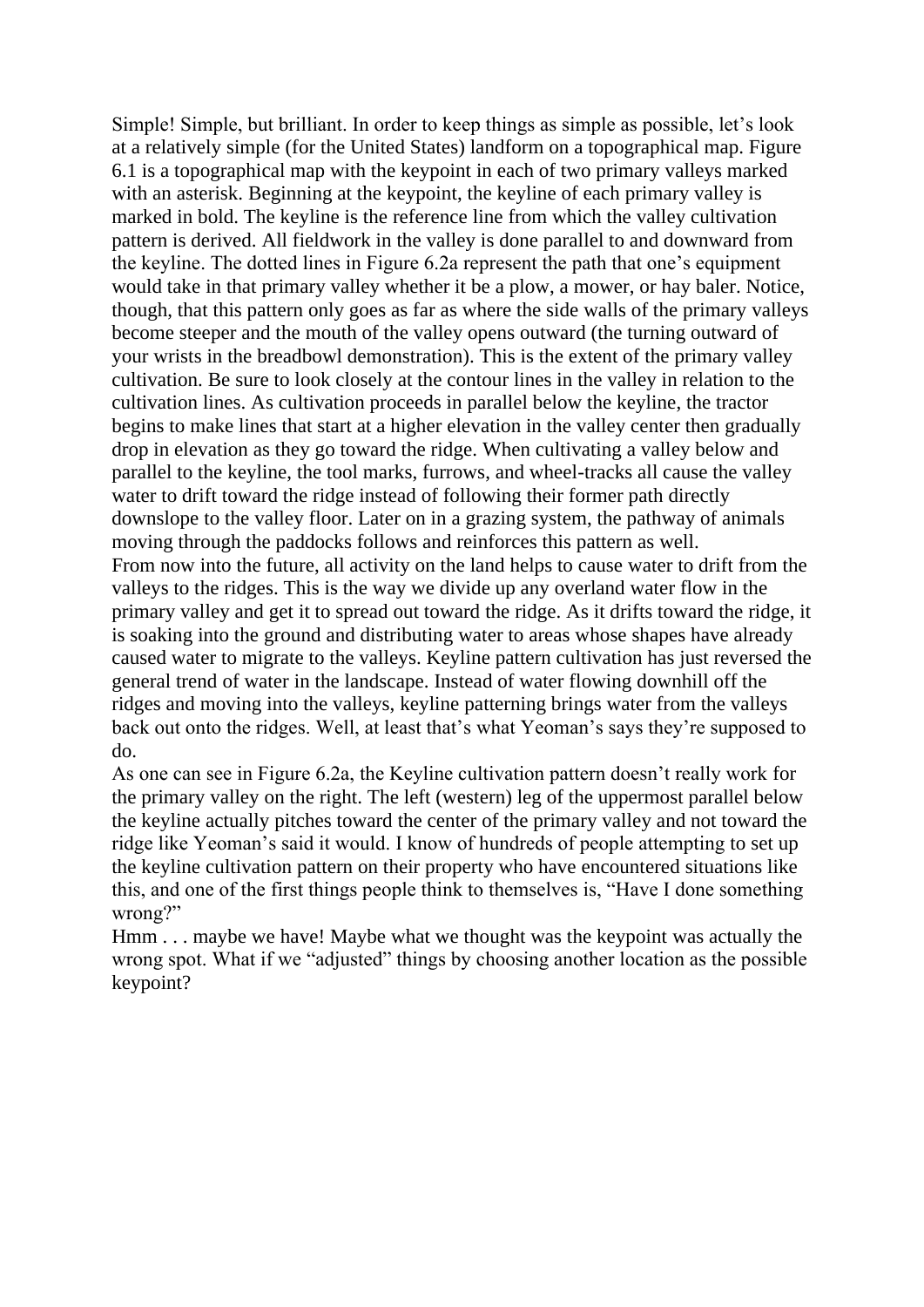

#### Figure 6.2b

In order to see what such a change might do, in Figure 6.2b we deliberately moved both originally marked keypoints, generated a new keyline and then drew some parallels below the keyline to see what this would do (remember . . . whether you're sketching on a paper map or a computer, changing the location of a line at this stage is quite affordable. Once you start to lay out new field cultivation patterns, install terraces or move fences, things get more expensive). When we began to make parallel passes with equipment below the new keyline in each primary valley, surface water will indeed follow the cultivation pattern and move from higher in the primary valley out toward the ridges just like Yeoman's said. Choosing a slightly different location for the "keypoint" (understanding that this location might be some place other than an actual geographic keypoint) is one of the simplest adjustments that one Figure 6.2b can do to help adjust a system where the landform does not actually behave according to "keyline geometry." Primary Valley cultivation isn't the be-all and end-all of keyline pattern cultivation, however. There are also primary ridges to consider.

#### **The Primary Ridge Cultivation Pattern**

*"The general pattern of primary ridge cultivation is parallel upwards from a selected contour…"* (WFEF, 49).

Once again, simple and brilliant. Let's turn now to Figure 6.3 and leave out the valley cultivation pattern for now.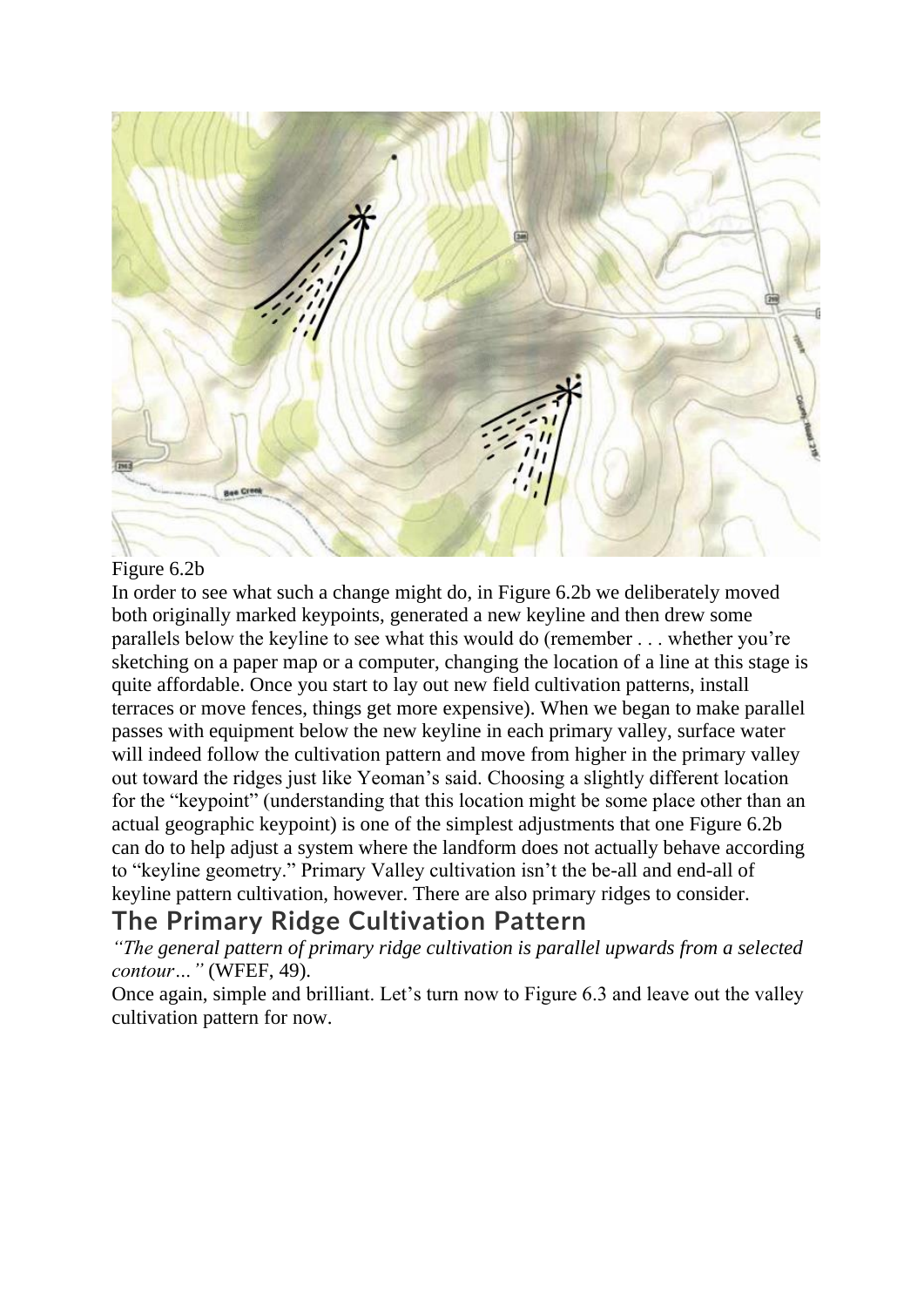

#### Figure 6.3

When selecting a contour line as the reference line for ridge cultivation, according to Yeomans, one can pick any contour line as the reference line. In order to have the cultivation pattern cover as much of the landscape as possible, though, one can choose the lowest practical elevation contour line on any given property.



#### Figure 6.3a

In Figure 6.3a, this reference contour is marked in bold. The dotted lines in Figure 6.3a represent the tractor path for keyline pattern cultivation of a ridge. Upon examination of the relationship between the contour lines and the cultivation path, one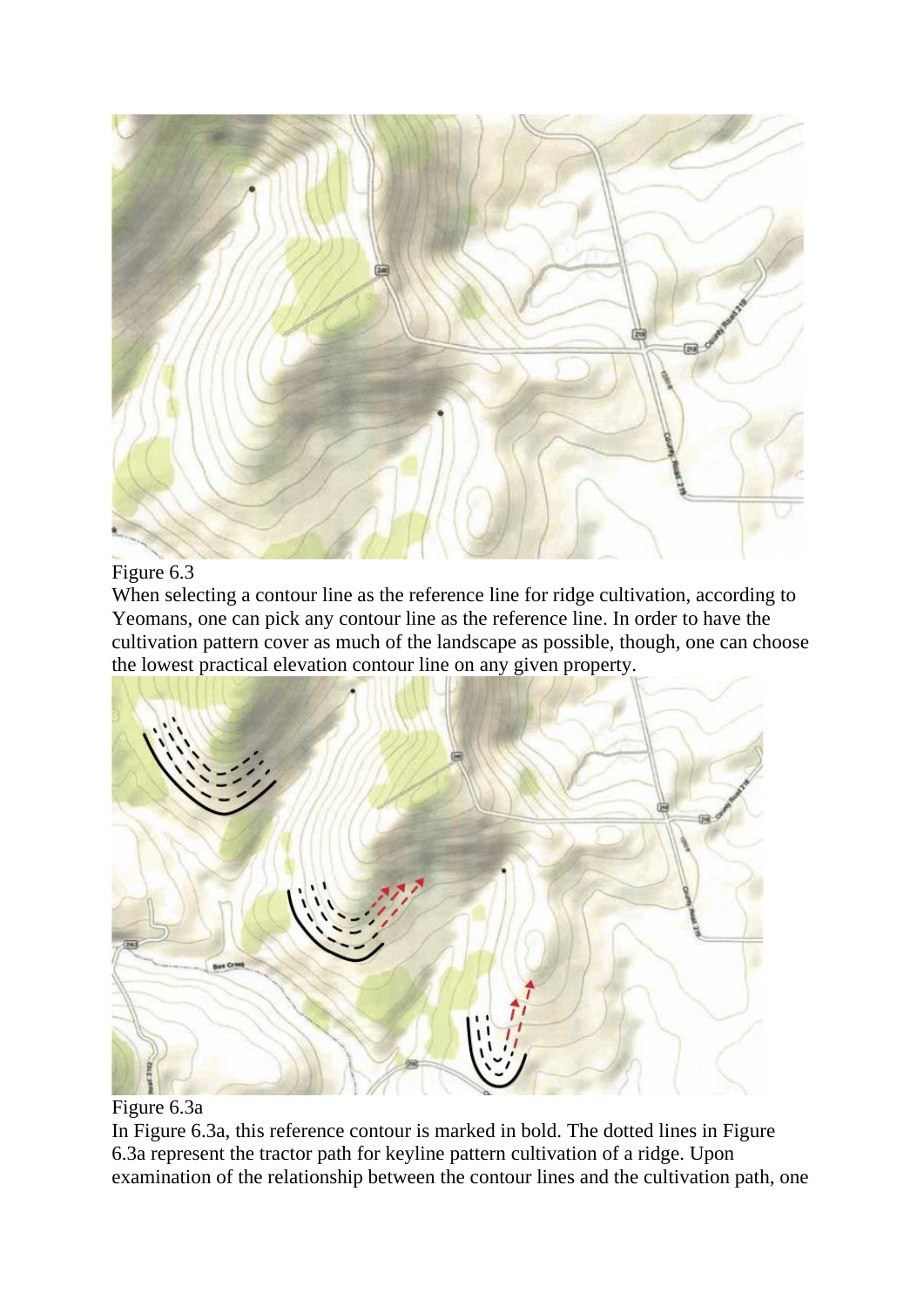can now see that by cultivating parallel and upward from the reference contour, any water striking the ridge will encounter rip lines, furrows, wheel tracks, etc., and that will cause the water to drift toward the ridge.

However, anyone who can read a contour map can clearly see that there's a problem. Although the pattern on the westernmost primary ridge of fig 6.3a looks as if it will work just fine, the same is not true for the other two primary ridges. On the primary ridge in the middle and most noticeably on the primary ridge on the right (east), the parallel lines clearly show that any water following the Keyline ridge cultivation pattern would travel at such a steep slope that it would likely cause erosion on those ridges.

One of the reasons for following the Figure 6.3a keyline cultivation pattern is to prevent valley erosion. "Wild flooding," Yeoman's called it. Replacing wild flooding in a valley in order to create it on the ridge is pointless. Figure 6.3a plainly shows us that not any old contour line on a ridge can be used as the reference line. We will have to "adjust."



#### Figure 6.3b

Figure 6.3b is just one such adjustment. On the middle primary ridge, the "ridge reference contour" (solid, bold) was moved up one contour line. On the right hand ridge we moved up two contour lines. As once can see, this appears to have corrected the problem on the middle ridge, but it has not solved the problem on the right hand ridge at all.

As a matter of fact, none of the contour lines on the right hand ridge will serve as a "ridge reference contour" for the keyline cultivation pattern. That ridge simply does not obey keyline geometry. Yeoman's repeatedly reminds us that keeling geometry is universally applicable. Other authors note that when a landform doesn't obey keyline geometry these "landscape anomalies" can be ignored and the system "adjusted." Without being judgmental or self-righteous, I would like to point out that most of the problems that landowners have had with Keyline Design has everything to do with the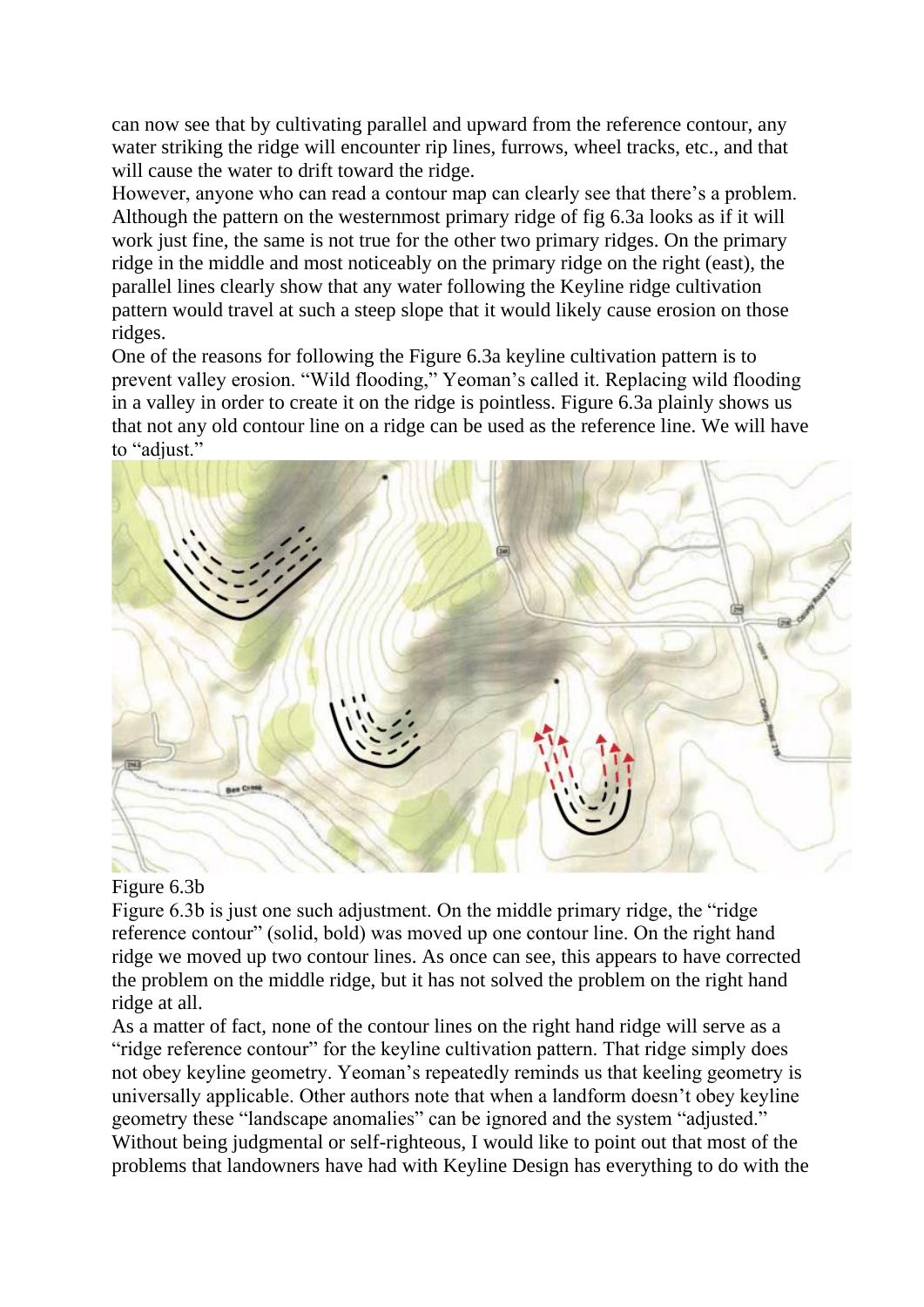fact that in the majority of situations, the "simple" Keyline cultivation pattern does not work on a complex landscape. It needs adjustment. The adjustments are what this book is all about.

When we do have a simple enough land-form that it does obey Keyline geometry, we can then combine primary valley cultivation with primary ridge cultivation. The combination of the primary valley cultivation pattern with the primary ridge cultivation pattern shows a complete system in which the use of the land itself causes water to spread to the ridges rather than drift to the valleys. This is shown in Figure 6.4.



#### 6.4

We can see a couple of things in the combined diagram. For one, as one proceeds upward and parallel to the ridge guide contour, eventually equipment turns on the ridge become too tight. (red asterisk in upper middle ridge) At this point, either the equipment operator needs to move uphill back to a wider turning radius, or a new ridge reference contour line is chosen from which to cultivate parallel lines farther up. We can see a couple of things in the combined diagram. For one, as one proceeds upward and parallel to the ridge guide contour, eventually equipment turns on the ridge become too tight. At this point, either the equipment operator moves uphill back to a wider turn radius, or a new uphill contour guideline is chosen from which to cultivate parallel lines farther up.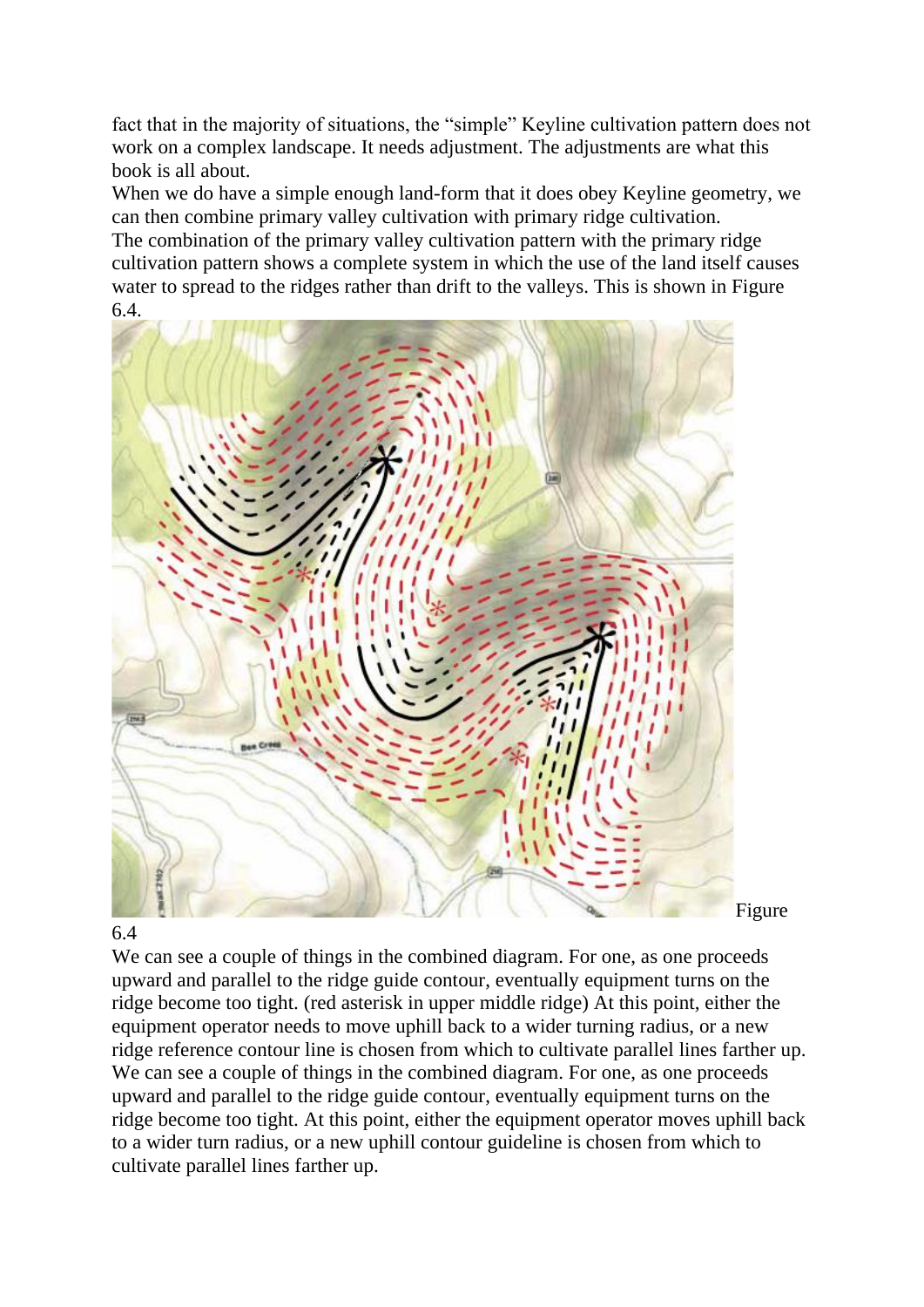The same is true in the valleys. As the equipment works parallel to the keyline and lower in elevation, the turns become tighter and tighter. This can proceed until the operator makes a smoother curve in the valley bottom, or until a new reference contour is chosen from which to parallel downward (see red asterisks in both primary valleys).

What can be seen in both ridge and valley cultivation is that crescent-shaped spots of uncultivated land "appear." In *Water for Every Farm*, Yeomans shows this pattern in diagrams but fails to suggest what to do with these "odd spots." (Are these perhaps more landscape anomalies?) Bill Mollison's *Permaculture Designers' Manual* uses the same graphics as *Water for Every Farm* and also fails to address how to approach these areas. These irregular shapes on crests of primary ridges and in the bottoms of primary valleys were significant influences in the development of the Master Line System.

One of the main objectives of keyline pattern cultivation is to influence the shallow overland flow of runoff water so that it remains evenly spread across the landscape instead of following its natural path straight down the slope to the valley floor. Remember, of course, that before any human patterning, water will flow from the high spots to the low spots. Water striking the ridges will flow downhill to concentrate in the valleys. Ridges functionally receive less than the actual rainfall amount because the water flows away to the valleys, and valleys receive more than the actual rainfall amount since they receive some of the water that originally fell on the ridges but flowed down the slopes to lower elevations. This flow is not all in the form of channeled flow. In areas with light rains and on more gentle slopes, the majority of the water movement in the landscape may be by sheet flow.

Water falls evenly on the land and soaks into the top layers of soil. Gravity, constantly at work, suggests that this water move to lower elevations. The incessant pull of gravity is part of what brings water deeper into the soil. If the pore space between soil particles is large (sand and gravel), most of the rain will be pulled straight down toward the center of the earth, especially on flatter landscapes. No sheet flow occurs. Rills and runoff streams won't happen. With smaller pore spaces in the soil, water is not pulled toward the center of the earth fast enough to counter the effects of slope and the entire sheet of water, oftentimes just barely below the surface of the ground, is pulled downhill toward the center of the valley. Slowly, this body of water migrates away from the ridges toward the valleys.

This principal can be illustrated with a simple experiment. Take a kitchen sponge and saturate it with water. Wring it out a little so that it doesn't drip. Next, place it on a tilted surface such as a cutting board or cookie-baking sheet with one side propped up. At first no water will trickle out of the sponge, but, eventually, gravity will begin to pull the water from the sponge. The water will begin to flow out from the lower side of the sponge and travel down the board.

The flow of water moving within the sponge itself is sheet flow. It is this shallow surface and subsurface flow that the keyline cultivation pattern is masterful at directing. When all farming activities follow the basic keyline patterning, all wheel tracks, cultivating furrows, and subsoiler lines follow the keyline cultivation pattern, all sheet flow is nudged toward the ridges. In flatter landscapes with sandier soil, in regions where the rainfall comes in smaller, gentler rains, the keyline pattern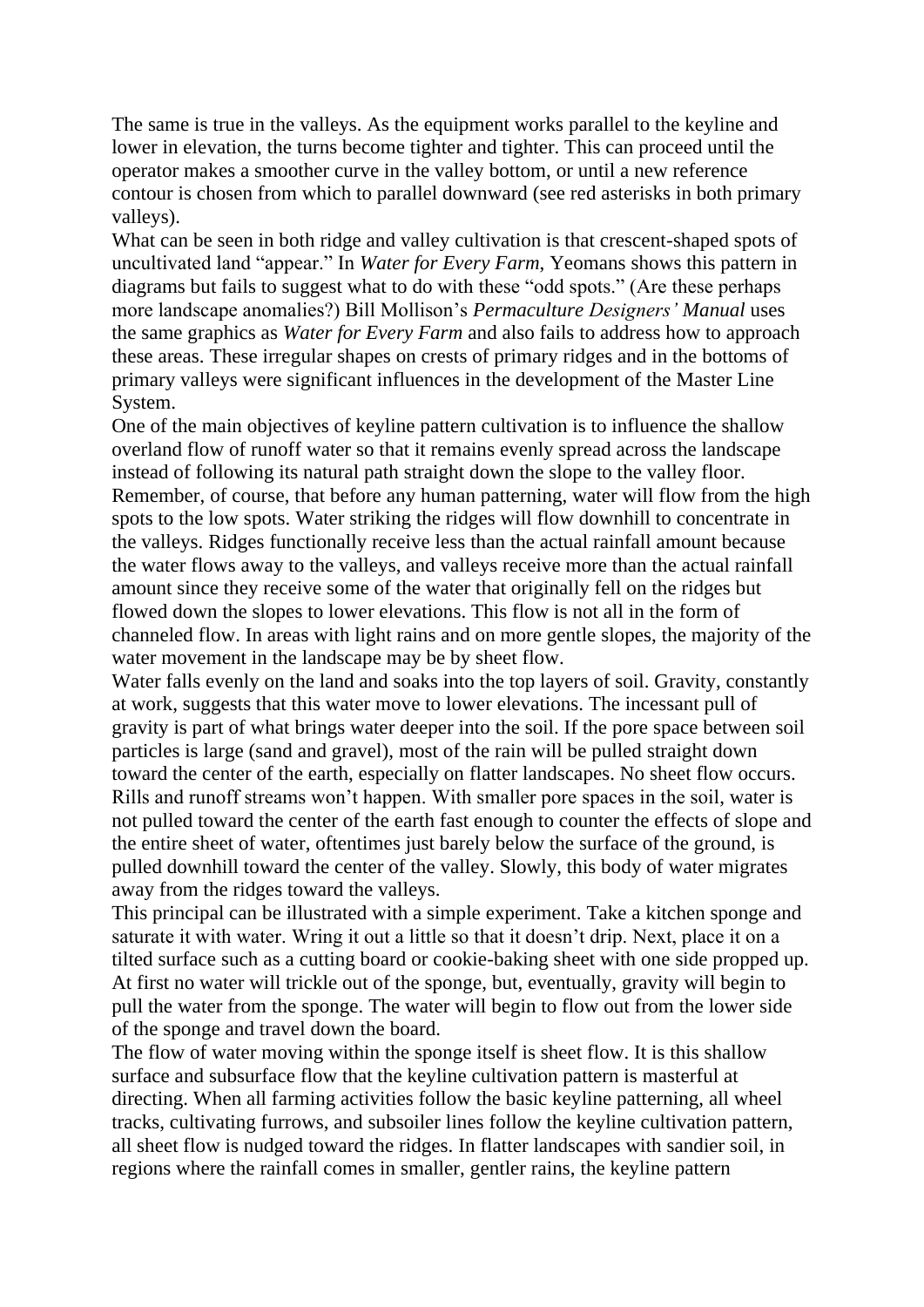cultivation may be all that is needed to effectively keep all rainwater on the ridges long enough to allow it to soak in deeply and remain as a resource for increased crop yields.

In places where larger rain events are the norm, such as areas that receive their rain via thunderstorms of various sizes, simple keyline cultivation may not be enough to significantly influence sheet flow. In areas with heavier, clay soils, even in flat country, keyline patterning alone may also not be enough. The patterning will still have an effect, but rainwater will pile up on the soil surface faster than it can soak into the soil. The surplus water not soaked into the soil will eventually overwhelm the cultivation ridges and resume its surface flow overland directly to the valley floor. Some water still drifts toward the ridges, induced by the keyline cultivation patterning, but much will be lost as it overwhelms the system that is undersized for that particular rainfall type, soil type, and slope.

Some other circumstances that were not addressed by Yeomans at all, which are extremely important in the United States and Canada, are rainfall on frozen ground, rapid snowmelt, and rain on snow events. When these occur, subsoiler rip lines and tiny surface furrows are totally inadequate to capture all of the available water, if they're even able to capture any. In many places (this has happened at New Forest Farm in Wisconsin several times, on multiple occasions some years!) this water may be the only water a site gets for the entire season. The loss of this precious resource is entirely preventable with the introduction of a simple yet powerful tool.

*Mark Shepard is a Wisconsin-based permaculture designer, agroforester and ecological farming consultant. He and his family have transformed a typical 140-acre row-crop dairy farm into a permaculture-based perennial-agricultural ecosystem using oak savannah, successional brushland and Eastern woodlands as ecological models. The result is one of the first and finest farm-scale models of permaculture in the United States. He is the author of* [Restoration](https://bookstore.acresusa.com/products/restoration-agriculture?utm_source=EFD&utm_medium=article&utm_campaign=book-promo-mark-shepard&utm_content=book-excerpt-article) Agriculture *and his new book for Acres U.S.A. on water management,* [Water](https://bookstore.acresusa.com/products/water-for-any-farm?utm_source=EFD&utm_medium=article&utm_campaign=book-promo-mark-shepard&utm_content=book-excerpt-article) for Any Farm*, is now available. A technical manual to accompany* Water for Any Farm *is scheduled for release later this year.*

## **MARK SHEPARD TEACHES PERMACULTURE**